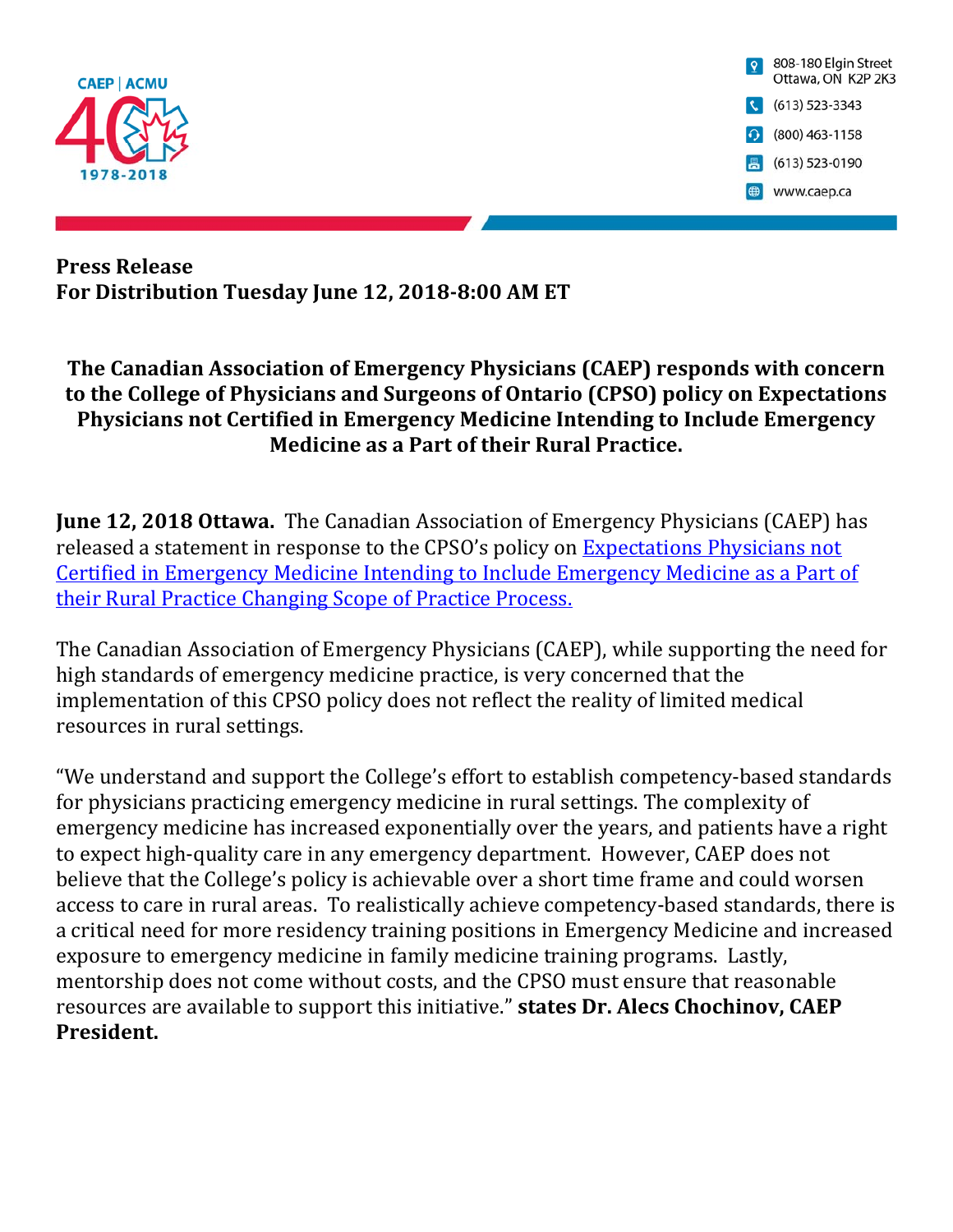#### Full CAEP statement:

## **The Canadian Association of Emergency Physicians' (CAEP) response to the College of Physicians and Surgeons of Ontario (CPSO) policy on EXPECTATIONS OF PHYSICIANS NOT CERTIFIED IN EMERGENCY MEDICINE INTENDING TO INCLUDE EMERGENCY MEDICINE AS PART OF THEIR RURAL PRACTICE CHANGING SCOPE OF PRACTICE PROCESS**

- 1. CAEP acknowledges the College's effort to establish standards for the delivery of safe and competent emergency care, which is consistent with the aim of CAEP's Mission and Vision.
- 2. CAEP is concerned about the short time frame for implementing this change, due to its potential negative impact on the provision of rural emergency care. Invoking these changes immediately could result in a crisis in staffing of rural Emergency Departments with accompanying Emergency Department closures. We therefore recommend the implementation of this policy be delayed.
- 3. It is CAEP's position that standards for all physicians providing emergency care should be competency-based, not location-based. We believe that all physicians who deliver emergency care should be shown to have achieved the required competencies, not just those working in rural settings.
- 4. CAEP wishes to reiterate the urgent need for more training positions in Emergency Medicine (both Royal College of Physicians and Surgeons of Canada and College of Family Physicians of Canada streams) and increased exposure of Family Medicine residents to Emergency Medicine during their core training, in order to produce a sufficient number of emergency providers and ensure that those providers have the requisite competencies to function safely in the emergency department environment.
- 5. CAEP supports the concept of mentoring new graduates in Emergency Medicine but recognises the burden that this places on a limited number of rural mentors. Appropriate infrastructure and educational resources must be put in place to facilitate education, and compensation made available for all mentorship activities.